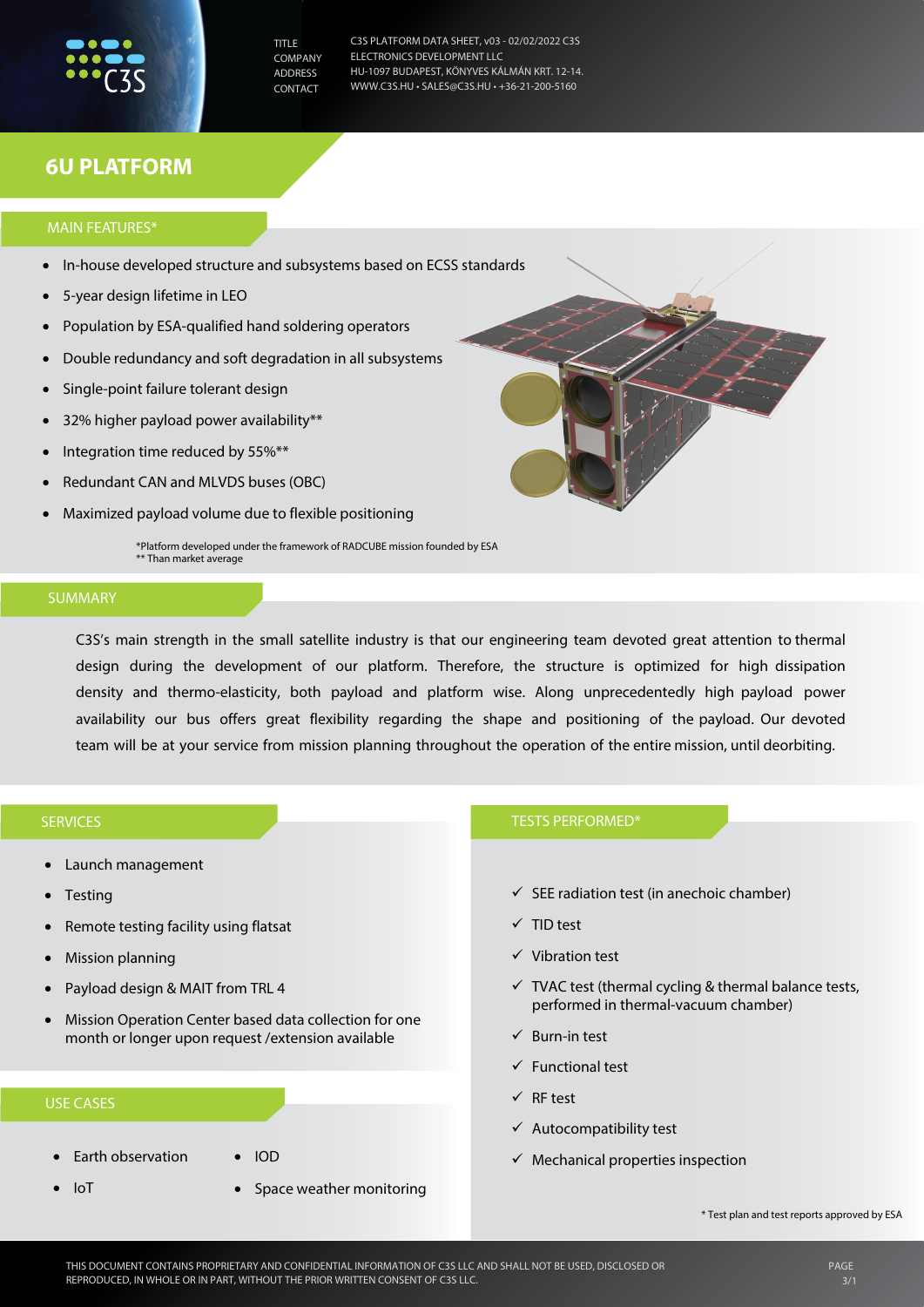

TITLE COMPANY ADDRESS CONTACT

C3S PLATFORM DATA SHEET, v03 - 02/02/2022 C3S ELECTRONICS DEVELOPMENT LLC HU-1097 BUDAPEST, KÖNYVES KÁLMÁN KRT. 12-14. WWW.C3S.HU • SALES@C3S.HU • +36-21-200-5160

# SPECIFICATION

| <b>PLATFORM</b>                       |                                                       |                                                              |
|---------------------------------------|-------------------------------------------------------|--------------------------------------------------------------|
| Property                              | <b>Value/Options</b>                                  | <b>Notes</b>                                                 |
| Mass                                  | 5 kg                                                  | Payload excluded                                             |
| <b>Dimensions</b>                     | 226.3 x 100 x 366 mm                                  | 6U size                                                      |
| Subsystem mechanical<br>interfaces    | Card Guide, Box-in-a-box                              |                                                              |
| Subsystem interconnection             | Rigid backplane with nano-D<br>and micro-D connectors | Micro-D: MIL-DTL-83513<br>Nano-D: MIL-DTL-32139              |
| Redundancy                            | Subsystem level cold<br>redundancy                    |                                                              |
| Lifetime                              | 5-year design lifetime in<br>LEO                      |                                                              |
| Operating temperature range           | $-40 °C  +80 °C$                                      | Except battery pack (0°C+50 °C)                              |
| Platform average power<br>consumption | 7.9 W                                                 | Mission dependent                                            |
| Platform peak power<br>consumption    | 25 W                                                  | Mission dependent                                            |
| Maximum incoming solar power          | 50 W / 65 W                                           | 8 independent MPPT channels<br>Depending on solar panel type |
| <b>Battery capacity</b>               | 115 Wh (3P4S) / 155 Wh (4P4S) /<br>190 Wh (5P4S)      | Depending on battery pack                                    |
| <b>Power Buses</b>                    | 3.3 V, 5.0 V, 9.9 V - 12.6 V                          |                                                              |
| Command bus, Data bus                 | 2 x CAN bus                                           | Cold-redundant pair                                          |
|                                       | 2 x M-LVDS                                            | Cold-redundant pair to COM                                   |
|                                       | 2 x M-LVDS                                            | Cold-redundant pair to PAY                                   |
| On-Board computer<br><b>CPU Core</b>  | 32bit ARM Cortex-M7                                   |                                                              |
| On-Board clock frequency              | Up to 300 MHz                                         |                                                              |
| Mass storage capacity                 | 16 GByte eMMC                                         |                                                              |
|                                       | 16 MByte MRAM                                         | Radiation resistant                                          |
| TX/RX Frequency Band                  | 399-401 MHz                                           | <b>Professional Band</b>                                     |
| Maximum transmit power                | 30 dBm                                                | 1W                                                           |
| Symbol rate uplink                    | 1.25-150 kbps                                         |                                                              |
| Symbol rate downlink                  | 5-150 kbps                                            |                                                              |
| Continues on page 3/3                 |                                                       |                                                              |

THIS DOCUMENT CONTAINS PROPRIETARY AND CONFIDENTIAL INFORMATION OF C3S LLC AND SHALL NOT BE USED, DISCLOSED OR REPRODUCED, IN WHOLE OR IN PART, WITHOUT THE PRIOR WRITTEN CONSENT OF C3S LLC.